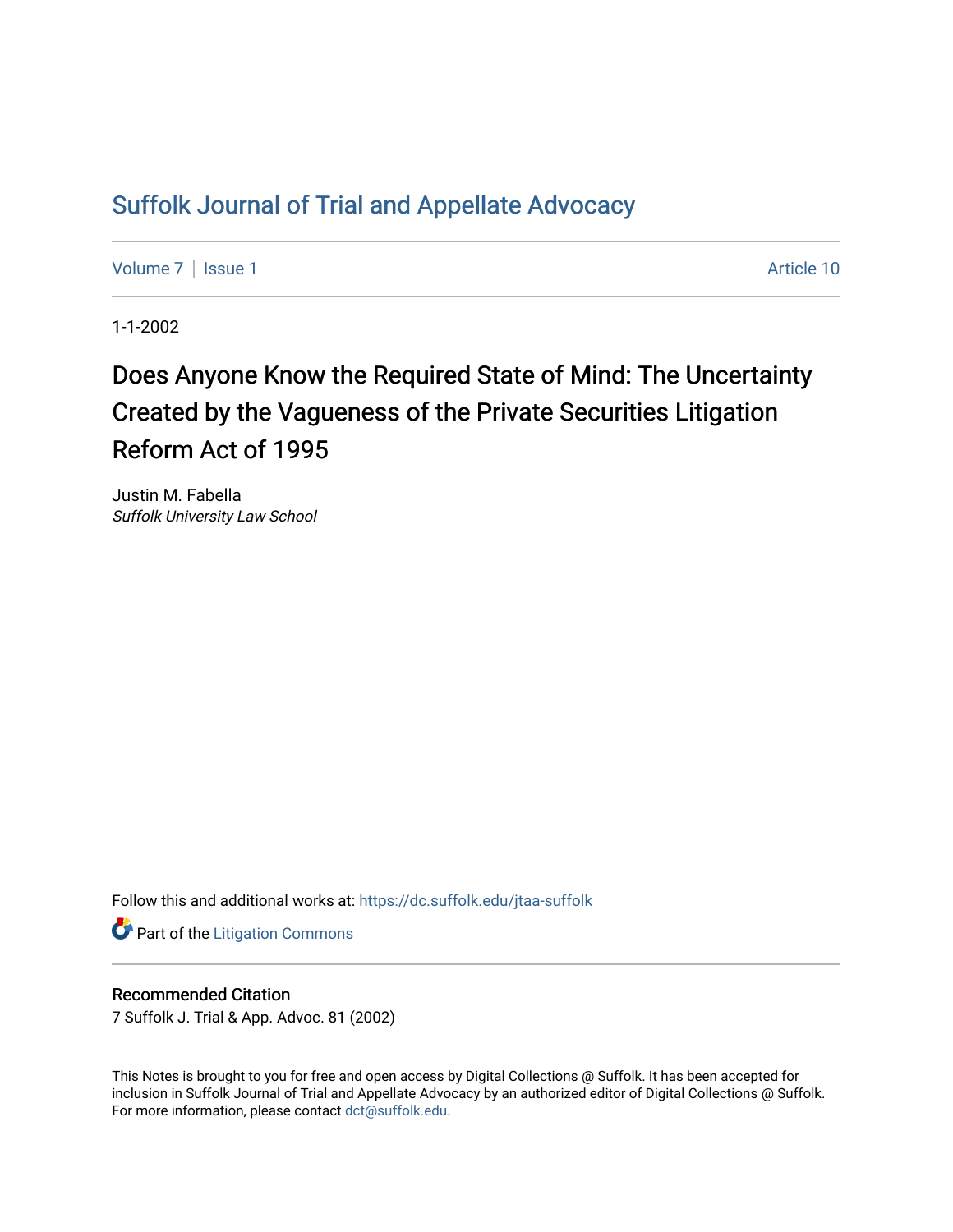### **DOES ANYONE KNOW THE REQUIRED STATE OF MIND?: THE UNCERTAINTY CREATED BY THE VAGUENESS OF THE PRIVATE SECURITIES LITIGATION REFORM ACT OF 1995**

#### **I. INTRODUCTION**

What is the pleading standard for the state of mind element of the Private Securities Litigation Reform Act of **1995** (PSLRA)?' The PSLRA fails to provide any guidelines that would unearth the state of mind (synonymous with scienter for the purposes of this Note) element required to successfully plead scienter under the PSLRA and survive a motion to dismiss.<sup>2</sup> When the United States Circuit Courts confront the scienter element and attempt to construe Congressional intent, a split among the Circuits inevitably arises. $3$ 

Congress enacted the PSLRA to deter plaintiffs from filing abusive class-action lawsuits.<sup>4</sup> The PSLRA displays Congress's intent to place a higher pleading standard on plaintiffs bringing a securities fraud claim.<sup>5</sup> In actions purporting to violate securities laws, the Circuits have taken varying positions as to the necessary pleading standard required to prevail over a Federal Rule of Civil Procedure **12(b)(6)** motion to dismiss for failure to state a claim.<sup>6</sup>

*1 See* 15 U.S.C. § 78u-4(b)(2) (2000). 78u-4(b)(2) provides in pertinent part:

Required state of mind. In any private action arising under this title **[15** USCS §§ 78a et seq.] in which the plaintiff may recover money damages only on proof that the defendant acted with a particular state of mind, the complaint shall, with respect to each act or omission alleged to violate this title [15 USCS §§ 78a et seq.], state with particularity facts giving rise to a strong inference that the defendant acted with the required state of mind.

*Id.*

<sup>2</sup>*See id.* (omitting what would qualify as state of mind). *See also* Phillips v. **LCI** Int'l Inc., 190 F.3d 609, 613 (4th Cir. 1999) (noting "widespread disagreement" in determining "required state of mind" because not defined in PSLRA).

*<sup>3</sup>See In re* Silicon Graphics Inc., Sec. Litig., 183 F.3d 970, 974 (9th Cir. 1999) (outlining three different approaches taken by district courts interpreting PSLRA's pleading requirement).

*<sup>4</sup> See id.* at 973 (construing PSLRA).

*<sup>5</sup>See id.* at 973-74 (describing legislative intent of PSLRA).

<sup>6</sup> *See id.* at 973 (listing different interpretations of Circuits).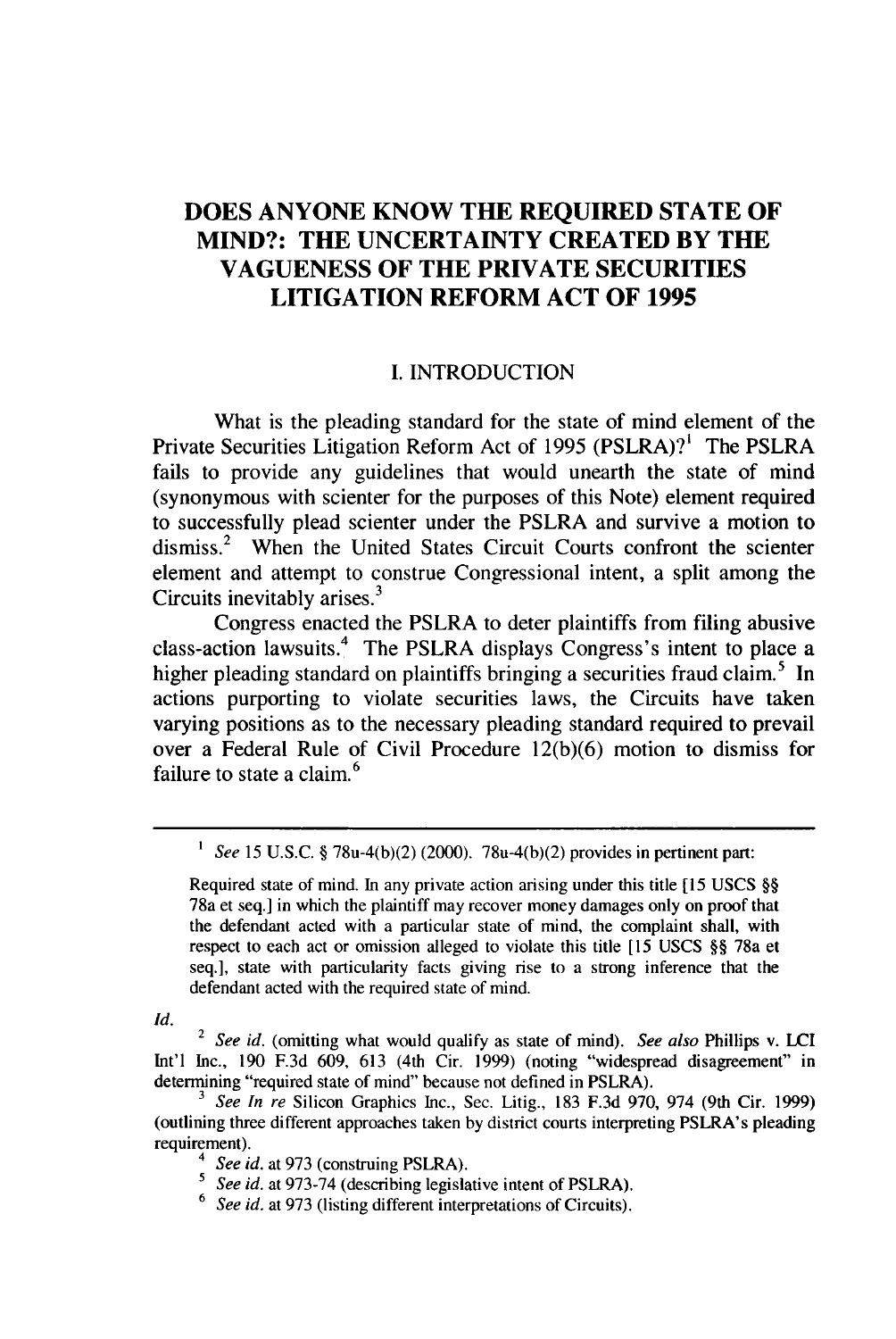This Note recognizes the need for a uniform pleading standard among the Circuits construing the PSLRA. Part II outlines the historical background leading up to the enactment of the PSLRA. Part III details Congress's intent and goals with respect to the pleading requirements promulgated by the PSLRA. Part IV illustrates the different interpretations of the PSLRA's pleading standard among the Circuit Courts. Finally, Part V concludes with an analysis of the several interpretations and suggests a uniform pleading standard that reflects Congress's intent.

#### II. HISTORY

Congress promulgated the Securities Act of 1933 (1933 Act) and the Securities Exchange Act of 1934 (1934 Act) in response to the public's negative feelings towards securities markets following the Stock Market Crash of 1929. $\tilde{7}$  The 1933 Act aimed to counteract fraud and the perceived lack of public information in the securities markets by mandating full and fair disclosure of all information that is material to the markets.<sup>8</sup> The 1934 Act, namely § **10b,** proposed to obviate the manipulation of stock prices by regulating securities exchanges and over-the-counter markets. <sup>9</sup>

In 1942, the Securities and Exchange Commission (SEC), acting under the regulatory power inherited through § **10b** of the 1934 Act, promulgated Rule lOb-5, which establishes a private cause of action for § 10b violations.<sup>10</sup> To support an action under  $\S$  10(b) and 10(b)-5, a

It shall be unlawful for any person  $\dots$  (b) to use or employ, in connection with the purchase or sale of any security ... any manipulative or ... deceptive device or contrivance in contravention of such rules and regulations as the Commission may prescribe as necessary or appropriate in the public interest or for the protection of investors.

Securities Act of 1934, 15 U.S.C. § 78j (1994).

**10** Employment of manipulative and deceptive devices, 17 C.F.R. § 240.10b-5 (2000). Section 240. **1Ob-5** provides;

It shall be unlawful for any person, directly or indirectly, by the use of any means or instrumentality of interstate commerce, or of the mails or of any facility of any national securities exchange,

<sup>&</sup>lt;sup>7</sup> See Ernst & Ernst v. Hochfelder, 425 U.S. 185, 194-95 (1976) (explaining legislative history of both 1933 and 1934 Acts).

<sup>&</sup>lt;sup>8</sup> See id. (discussing Congress's intent in passing Acts); 15 U.S.C. § 78b (2000) (stating one purpose to "insure the maintenance of fair and honest markets").

*See Hochfelder,* 425 U.S. at 195 (confirming 1934 Act and § **10b** purported to eliminate fraud in markets). The 1934 Act states:

<sup>(</sup>a) To employ any device, scheme, or articles to defraud,

<sup>(</sup>b) To make any untrue statement of a material fact or to omit to state a material fact necessary in order to make the statements made, in the light of the circumstances under which they were made, not misleading, or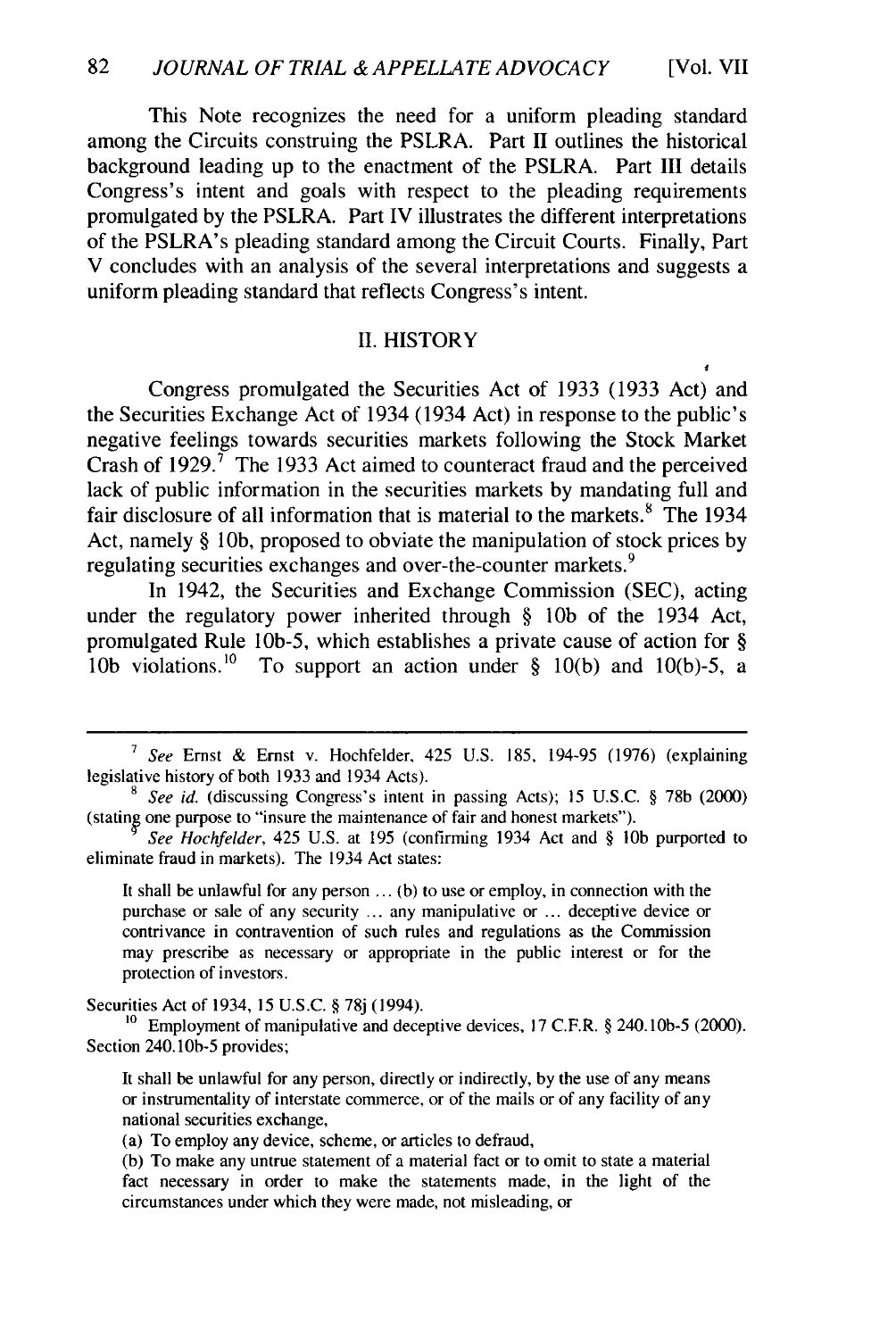defendant is required to have acted with scienter.<sup>11</sup> The United States Supreme Court, in *Ernst & Ernst v. Hochfelder,12* defined scienter as "a mental state embracing intent to deceive, manipulate or defraud."<sup>13</sup>

The Second Circuit case *Shields v. Citytrust Bancorp<sup>1</sup>4* interpreted the Federal Rule of Civil Procedure 9(b) and established a private cause of action. <sup>1</sup>5 *Shields* later became known as the "Second Circuit test" and heightened the existing standard by holding that the facts must additionally indicate a "strong inference" of fraud to establish scienter.<sup>16</sup> The Second Circuit test sets forth that a "strong inference" of fraud can be established either by alleging facts that show the defendants possessed both motive and opportunity to commit fraud or by alleging facts that constitute strong circumstantial evidence of conscious misbehavior or recklessness. <sup>1</sup>7 The Second Circuit's "strong inference" requirement became the scienter test employed by many of the federal courts.<sup>18</sup>

#### **III.** THE PSLRA AND ITS GOALS

On December 2, 1995, the PSLRA officially amended the 1934 Act.<sup>19</sup> The House Conference Report expressly states that Congress

(c) To engage in any act, practice, or course of business which operates or would operate as a fraud or deceit upon any person, in connection with the purchase or sale of any security.

*Id. See also* 15 U.S.C. § 78j (creating Congressional regulatory power with regard to Rule  $\frac{1}{10}$ b).<br> $\frac{1}{11}$ 

**11** *See Hochfelder,* 425 U.S. at 193 (holding no private cause of action for damages under § 10(b) and Rule **lOb-5** without scienter); Shields v. Citytrust Bankcorp, Inc., 25 F.3d 1124, 1127-28 (2d Cir. 1994) (concluding FED. R. Civ. P. 9(b) scienter requirements avoid claims of fraud based on speculation); Freidberg v. Discreet Logic, Inc., 959 F. Supp. 42, 47-48 (D. Mass 1997) (noting requirement of scienter under Section **lOb** and Rule 1Ob-5).

425 U.S. 185 (1975).

<sup>13</sup>*Hochfelder,* 425 U.S. at 194 n.12 (1976).

14 25 F.3d 1124(2dCir. 1994).

**<sup>15</sup>**Shields v. Citytrust Bancorp, 25 F.3d 1124 (2d Cir. 1994); FED. R. Civ. P. 9(b); 17 C.F.R. § 240.10b-5 (2000). Rule 9(b) states that the Plaintiff must state facts with particularity and that malice, intent, knowledge, and other conditions of scienter can be asserted. *Id.*

<sup>16</sup> Shields, 25 F.3d at 1128 (setting scienter requirements referenced by all Circuits and followed by most).

<sup>17</sup> Id. See also In re Carter-Wallace, Inc., 220 F.3d 36, 39 (2d Cir. 2000) (citing *Shields,* 25 F.3d at 1128).

<sup>18</sup>*See In re* Criimi Mae, Inc. Sec. Litig., 94 F. Supp. 2d 652, 657-58 (D. Md. 2000) (employing Second Circuit test); *In re* Advanta Corp. Sec. Litig., 180 F.3d 525, 534-35 (3d Cir. 1999) (stating Second Circuit test as rule of all Circuits); Lirette v. Shiva Corp., 27 F. Supp. 2d 268, 275 (D. Mass. 1998) (citing Second Ciruit test as standard for pleading scienter).

19 Eugene P. Caiola, *Retroactive Legislative History: Scienter Under the Uniform Security Litigation Standards of 1998,* 64 ALB. L. REv. 309, 326 (2000) (discussing legislative history of PSLRA).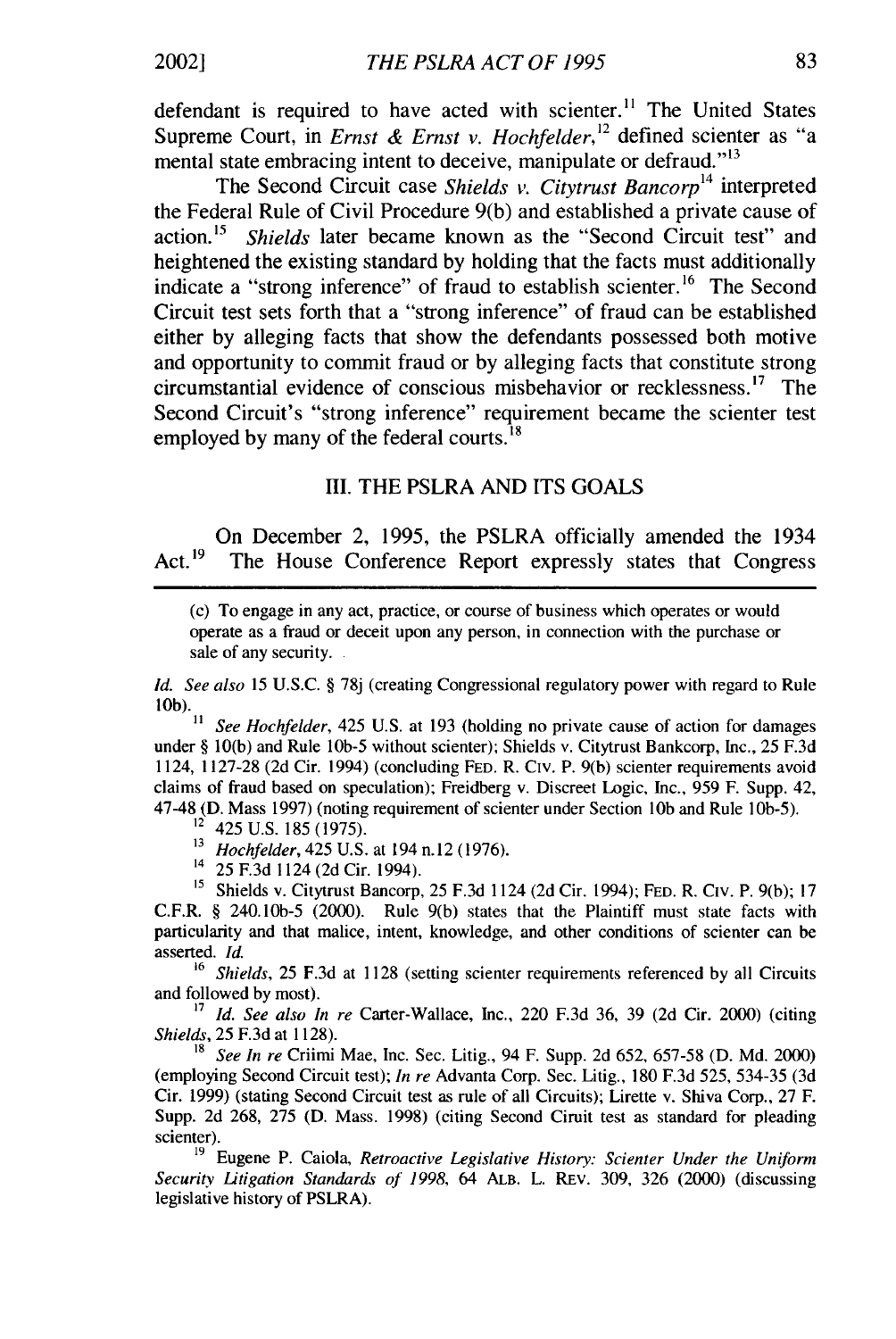attempted to restore confidence in our capital markets through deterring wrongdoing by corporations and their agents and, ultimately, returning the securities litigation system into the good graces of the public.<sup>20</sup> The legislative history further indicates that the purpose of the PSLRA was to prevent the exploitation of deep-pocket defendants in securities classaction litigation.<sup>21</sup> Moreover, Congress intended to narrow the filing of securities suits arising from significant stock price shifts without regard to the defendant's culpability and eliminate the strategic use of the discovery process to intimidate defendants into settling. <sup>22</sup>

The PSLRA set out the requirements for private securities fraud actions, providing in pertinent part:

(2) Required state of mind. In any private action arising under this title ... in which the plaintiff may recover money damages only on proof that the defendant acted with a particular state of mind, the complaint shall, with respect to each act or omission alleged to violate this title ... state with particularity facts giving rise to a strong inference that the defendant acted with the required state of mind. $^{23}$ 

The Conference Committee ("Committee") clearly indicated its intent to heighten the existing scienter pleading requirements necessary to survive a motion to dismiss.<sup>24</sup> Although the Second Circuit test was not codified in the PSLRA, it strongly influenced Congress in drafting the bill.<sup>25</sup> The Committee borrowed language from the Second Circuit test; namely, the requirement that the plaintiff must state facts with particularity that give rise to a "strong inference" of the defendant's fraudulent intent.<sup>26</sup> In drafting the PSLRA, the Committee created uncertainty by employing vague and ambiguous language and refusing to interpret what may qualify

<sup>26</sup>*id.*

<sup>20</sup> H.R. REP. No. 104-369, at **31** (1995).

<sup>21</sup> *See* H.R. REP. No. 104-369, at 31-32 (referring to accountants, underwriters and those covered by insurance policies). *See also Advanta,* 180 F.3d at 531-32 (explaining Congressional history and intentions behind PSLRA).

<sup>22</sup> *See Advanta,* 180 F.3d at 531 (construing PSLRA to restrict abuses of securities fraud claims).

 $23$  15 U.S.C. § 78u-4(b)(2) (2000).

*<sup>24</sup>See* H.R. REP. No. 104-369, at 3 (1995) (seeking to deter plaintiffs lawyers "race to the courthouse").

<sup>25</sup> *See* H.R. REP. No. 104-369, at 41 (expressly stating Conference Committee did not intend to codify Second Circuit test); *Caiola, supra* note 19, at 334-35 (describing debates within Senate rejecting Second Circuit test). Congress wanted to take steps toward eliminating frivolous securities claims. *Id.* at 325. The Second Circuit test provided a backbone for the PSLRA, but the final language failed to include the required state of mind or how it was to be proven. *Id.*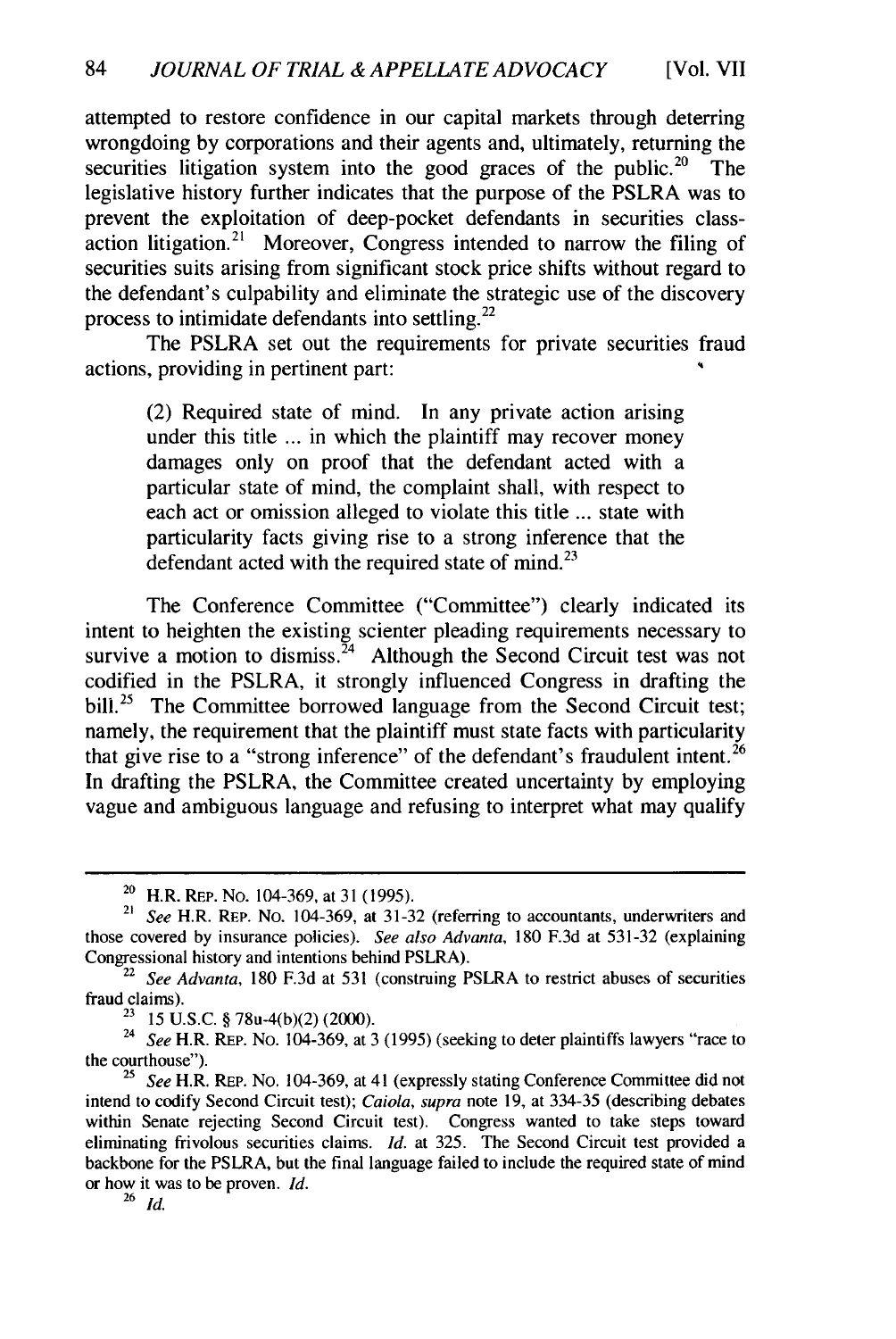as the defendant's "required state of mind."<sup>27</sup> By virtue of the vague language, the Committee failed to establish a uniform pleading requirement because it neglected to provide a framework for a scienter pleading standard. $^{28}$ 

Additionally, the PSLRA complicated matters by requiring a dismissal of the complaint for a failure to establish the required state of  $mind<sup>29</sup>$  The Circuit Courts that review a motion to dismiss involving securities fraud have construed Congress's intent with regard to state of mind.<sup>30</sup> As a result, various Circuit Courts have either adopted the PSLRA in its entirety, adopted certain portions, or devised a new, more stringent standard. $31$ 

Further complicating matters, Congress passed the Securities Litigation Uniform Standards Act of 1998 (Standards Act).<sup>32</sup> A review of the Standards Act's legislative history displays Congress's intention to return to a heightened uniform pleading standard based on the Second Circuit test.<sup>33</sup> Unfortunately, the passage of the Standards Act failed to settle the uncertainty among the Circuits in establishing a uniform pleading standard<sup>34</sup>

15 U.S.C. § 78u(b)(3). The PSLRA states, in pertinent part:

(3) Motion to dismiss, stay of discovery.

(a) Dismissal for failure to meet pleading requirements. In a private action arising under this title .... the court shall, on the motion of any defendant, dismiss the complaint if the requirements of paragraph (1) and (2) are not met.

**Id.**

**<sup>30</sup>***See Advanta,* 180 F.3d at 531 (noting how Congress complicated securities fraud actions by passing PSLRA).

**<sup>31</sup>***See Criimi Mae,* 94 F. Supp 2d at 657-58 (listing varied scienter pleading standards among Circuits).

<sup>2</sup>Securities Litigation Uniform Standards Act of 1998, Pub. L. No. 105-353 (1998).

**33** *See* H.R. REP. No., 105-803, at 13 (1998) (stating Congress intended to raise pleading standards by passing PSLRA); S. REP. No. 105-182, at 11 (1998) (discussing Senate hearing regarding impact of PSLRA). The Senate Report provides an interesting attachment compiled by staff attorneys at the Securities and Exchange Commission entitled, "Pleading Standard Scorecard." S. REP. No. 105-182, at 26-7. The Scorecard lists several cases among the federal courts that either adopted the Second Circuit test in its entirety, or applied a stricter or lesser version or the test. *Id.*

<sup>34</sup>*See Advanta,* 180 F.3d at 533 (reiterating dispute between Senate and House on whether PSLRA codified Second Circuit test).

*<sup>27</sup>See* 15 U.S.C. § 78u-4 (failing to define "state of mind"). Legal commentary on the PSLRA has analogized Congress's shortcomings in drafting the PSLRA to Pandora's Box, because of the disarray it has caused in the Circuits. *Caiola,* supra note 19, at 310.

**<sup>28</sup>***See Silicon Graphics,* 183 F.3d at 973-79 (determining pleading standard as main issue in PSLRA); *In re* Comshare, Inc., Sec. Litig., 183 F.3d 542, 549 (6th Cir. 1999) (noting Congress did not define "required state of mind").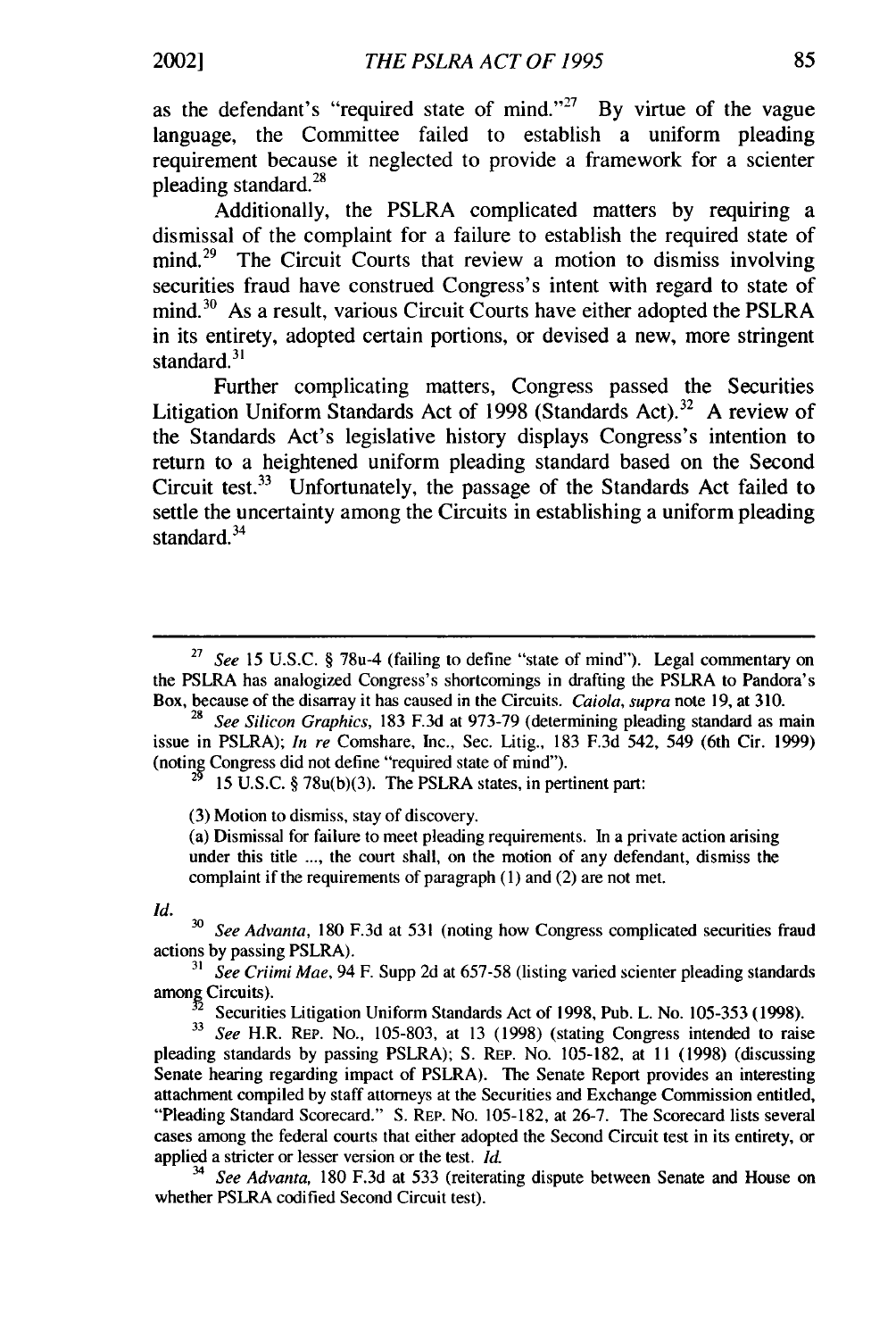#### IV. ANALYSIS OF THE DIFFERING VIEWS AMONG THE CIRCUITS

#### *A. Second and Third Circuits*

The Second and Third Circuits have held that the requisite state of mind under the PSLRA is at least equal to the Second Circuit standard.<sup>35</sup> These Circuits consistently hold that Congress intended to codify the Second Circuit test with the passage of the PSLRA. $36$ 

In *Novak v. Kasaks*,<sup>37</sup> the Second Circuit determined that scrutinizing the PSLRA legislative history was unnecessary.<sup>38</sup> Utilizing the language from the Second Circuit, both the *Novak* and *Advanta* Courts held that the PSLRA's pleading standard was equal to the Second Circuit test because the PSLRA contained no ambiguity.<sup>39</sup> Language in the *Novak* case momentarily altered the established pleading requirement, stating, "[w]e believe that Congress's failure to include language about motive and opportunity suggests we need not be wedded to these concepts." $40$  The *Novak* Court, however, was reacting to lower court challenges, such as the Southern District of New York's decision *In re Beasa Sec. Litig.*<sup>41,42</sup> In *Baesa,* the Court held that it was unclear whether the Second Circuit has "always" considered motive and opportunity to be sufficient to establish scienter.<sup>43</sup> The court in *Novak*, however, attempted to extinguish the The court in *Novak*, however, attempted to extinguish the dissent among its immediate districts by directing the district courts to look

**<sup>35</sup>***See* Press v. Chemical Inv. Servs. Corp., 166 F.3d 529, 537 (2d Cir. 1999) (holding PSLRA heightened pleading standard to level of Second Circuit); *Advanta,* 180 F.3d at 534 (holding PSLRA codified Second Circuit test).

**<sup>36</sup>***See* Rothman v. Gregor, 220 F.3d 81, 90 (2d Cir. 2000) (construing Congress enacted Second Circuit standard adding phrase "with particularity"); Novak v. Kasaks, 216 F.3d 300, 310 (2d Cir. 2000) (stating enactment of 15 U.S.C. § 78u-4(b)(2) did not change pleading standard within Circuit); *Advanta,* 180 F.3d at 530 (adopting Second Circuit's pleading standard); *Press,* 166 F.3d at 537-38 (stating PSLRA raised scienter pleading requirement to Second Circuit level).

**<sup>17</sup>**216 F.3d 300 (2d Cir. 2000).

<sup>&</sup>lt;sup>38</sup> Novak v. Kasaks, 216 F.3d 300, 310 (2d Cir. 2000).

**<sup>39</sup>***Novak,* 216 F.3d at 310; *Advanta,* 180 F.3d at 534. The Court in *Advanta* stated the "use of Second Circuit's language compels the conclusion that the [PSLRA] establishes a pleading standard approximately equal in stringency to that of the Second Circuit." *Advanta,* 180 F.3d at 534.

<sup>40</sup>*Novak,* 216F.3dat **310.**

<sup>41</sup> 969 F. Supp. 238 (S.D.N.Y. 1997).

<sup>42</sup>*See Novak,* 216 F.3d at 310 (stating disagreement among district courts regarding PSLRA pleading standard).

<sup>43</sup>*See* In re Baesa Sec. Litig., 969 F. Supp 238, 242 (S.D.N.Y. 1997) (making reference to commentators with same views). The Court in *Baesa* held that since the PSLRA omitted the "motive and opportunity" language of the Second Circuit Standard, the mere pleading of motive and opportunity will not, alone, sustain a strong inference of scienter. *See id.*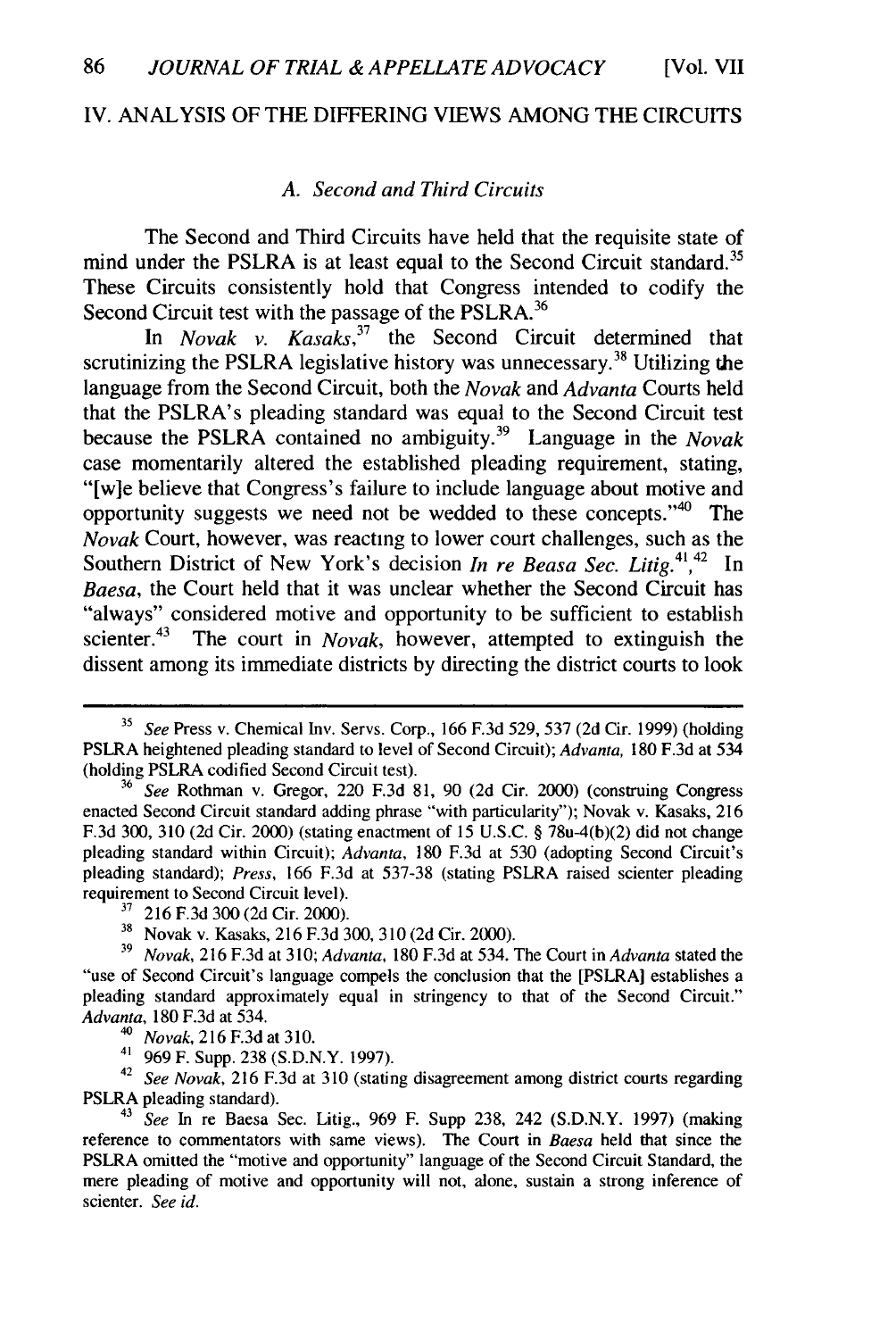to prior case law to determine if a strong inference existed.<sup>44</sup> Although the Second Circuit temporarily dealt with this unrest among its own districts by suggesting the use of *stare decisis,* it remains a source of controversy in the other Circuits.<sup>45</sup>

#### *B. Ninth Circuit*

The Ninth Circuit has had few opportunities to review securities fraud cases interpreting the PSLRA. When given the opportunity in *In re* Silicon Graphics Sec. Litig.,<sup>46</sup> the Ninth Circuit distinguished itself by concluding that Congress intended to heighten the pleading standards in excess of the Second Circuit requirement.<sup>47</sup> Therefore, a "plaintiff" excess of the Second Circuit requirement. $47$ proceeding under the PSLRA must plead, in great detail, facts that constitute strong circumstantial evidence of deliberately reckless or conscious misconduct." $48$  The Ninth Circuit followed Congress's express intent not to codify the Second Circuit Standard and thereby eliminated the availability of motive and opportunity and simple recklessness as scienter pleading standards.49 The Ninth Circuit's interpretation of the PSLRA is unique because its views are inconsistent and distinguishable from the other Circuit Courts.<sup>50</sup>

#### *C. Sixth and Eleventh Circuits*

Both the Sixth and Eleventh Circuits employ similar pleading standards under the PSLRA. The similarities are exemplified by the Sixth Circuit decision *In re Comshare, Inc., Sec. Litig.*<sup>51</sup> and the Eleventh Circuit's holding in *Bryant v. Avocado Brands, Inc.<sup>5</sup> <sup>2</sup>*

<sup>44</sup>*See Novak,* 216 F.3d at 311 (stating prior decisions provide best indication of pleading standard).

<sup>45</sup>*See* Greebel v. FTP Software, Inc., 194 F.3d 185, 196-97 (1st Cir.1999) (showing motive and opportunity not acceptable pleading standard in all Circuits).

<sup>&</sup>lt;sup>46</sup> 183 F.3d 970 (9th Cir. 1999).

<sup>47</sup>*See In re* Silicon Graphics Sec. Litig., 183 F.3d 970, 973-74 (9th Cir. 1999) (distinguishing Ninth Circuit from Second Circuit test by elevating pleading requirement).  $^{48}$  *Id.* at 974.

<sup>&</sup>lt;sup>49</sup> See id. at 973 (stating motive and opportunity and simple recklessness may support reasonable inference of intent). In an effort to raise the pleading standard to exceed the Second Circuit standard, the Ninth Circuit held that pleading facts of motive and opportunity, or mere recklessness, does not support a finding of a "strong inference," as the language of the PSLRA provides. *Id.*

**<sup>50</sup>** *See* In re Silicon Graphics Sec. Litig., 183 F.3d 970, 973 (9th Cir. 1999) (holding Ninth Circuit approach best "reconciles" Congress's use of Second Circuit's "strong inference" standard).

**<sup>51</sup>** 183 F.3d 542 (6th Cir. 1999).

<sup>52</sup> 187 F.3d 1271 **(11th** Cir. 1999).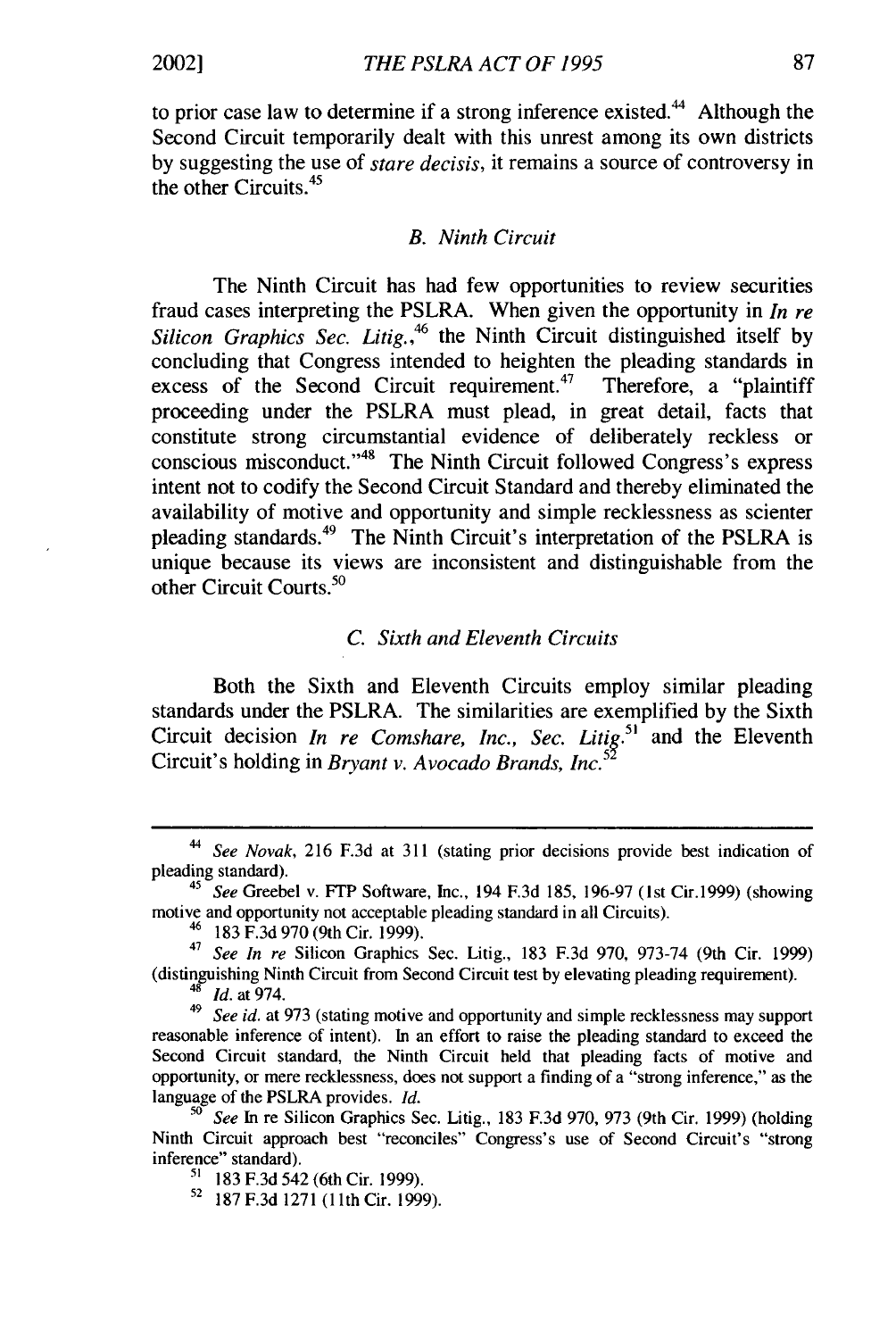As a case of first impression, the Sixth Circuit in *Comshare* reviewed the heightened pleading standards of the PSLRA. $53$  The Court concluded that plaintiffs may plead scienter by alleging facts that give a strong inference of recklessness, rather than merely alleging facts that might establish the defendant possessed motive and opportunity.<sup>54</sup>

In Brvant, the Eleventh Circuit considered the necessary standard to adequately plead scienter within its Circuit.<sup>55</sup> The Circuit, however, rejected the Second Circuit's motive and opportunity test because the clear text of the statute allows recklessness as a basis of liability.<sup>56</sup> Ultimately, the *Bryant* court concluded that Congress's definition of the "required state" of mind" for the PSLRA included recklessness because Congress failed to expressly exclude it from the  $Act.^{57}$ 

#### *D. First Circuit*

The First Circuit's opportunity to determine the post-PSLRA securities fraud pleading standard arose with *Greebel v. FTP Software, Inc.<sup>58</sup> ,* The *Greebel* Court noted that the PSLRA's language was inadequate because it failed to provide a specific test and did not preclude the use of different methods to establish scienter.<sup>60</sup> The First Circuit however, asserted that its prior-PSLRA requirements for pleading fraud with particularity were commensurate to the intention of the PSLRA because they were both strict and rigorous.<sup>61</sup>

The Court in *Greebel* employed a narrow definition of "reckless" that could establish scienter.<sup>62</sup> This definition depicts recklessness to

**<sup>53</sup>***In re* Comshare, Inc., Sec. Litig., 183 F.3d 542, 544 (6th Cir. 1999) (reviewing appeal from dismissed securities fraud action).

*<sup>54</sup>Id.* at 549. *See also Baesa,* 969 F. Supp at 242 (questioning establishment of scienter merely by alleging facts of motive and opportunity).

**<sup>55</sup>***See* Bryant v. Avocado Brands, Inc., 187 F.3d 1271, 1275 (1 1th Cir. 1999) (stating Court's intention to establish pleading standard).

*<sup>56</sup>See id.* at 1273-74 (stating review of PSLRA legislative history unnecessary because of plain statutory text).

*<sup>17</sup>Id.* at 1284.

<sup>&</sup>lt;sup>58</sup> 194 F.3d 185 (1st Cir. 1999).

*<sup>59</sup>See* Greebel v. FTP Software, Inc., 194 F.3d 185, 191-92 (1st Cir. 1999)(reviewing Second Circuit test to determine pleading standard for First Circuit).

*<sup>60</sup>See id.* at 195 (stating legislative history of PSLRA failed to clearly state pleading standard). Similar to many other Circuits review of the legislative history of the PSLRA, the First Circuit stated that Congress was inconclusive on whether the PSLRA meant to codify or reject the Second Circuit's standard. *Id.* at 195. In addition, the Court discounted the legislative history by stating there "appears to be an agreement to disagree." *Id.*

*See id.* at 193 (noting that PSLRA raised pleading standard consistent with First Circuit's standard). The First Circuit simply adhered to a strict interpretation of Fed. R. Civ. P. **(9)(b).** *Id.*

<sup>62</sup>*See* Greebel v. FTP Software, Inc., 194 F.3d 185, 198 (1st Cir. 1999) (using Seventh Circuit's strict definition of recklessness). The Seventh Circuit's definition of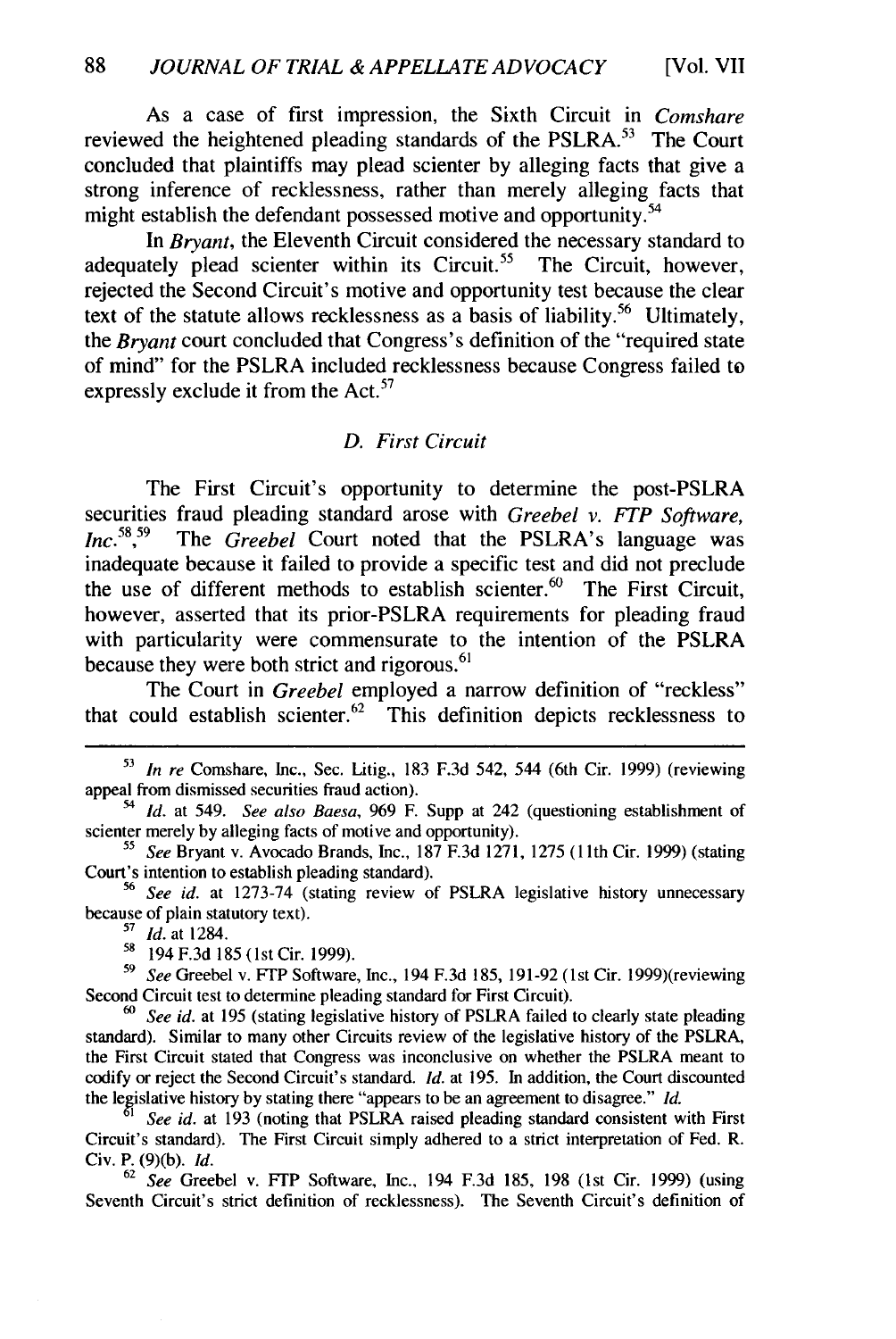exclude ordinary negligence by calling for an "extreme" departure from the standards of ordinary care. $^{63}$  The First Circuit expressed that its narrow construction of the PSLRA's pleading standard was justified because other provisions of the Act, such as the elimination of recklessness as a basis for ioint and several liability, were also constricted.<sup>64</sup>

#### *E. Fourth Circuit*

In *Phillips v. LCI International, Inc.*<sup>65</sup> the Fourth Circuit noted that Congress intended to heighten the pleading standard for scienter in a securities fraud action; however, the Court failed to establish a solid precedent.<sup>66</sup> Subsequent to reviewing the history of the PSLRA, the Court proceeded to dismiss the shareholders' claim because it failed to meet even the most lenient standard promulgated by the Second Circuit.<sup>67</sup> Furthermore, the Court's dicta in *Phillips* alluded that recklessness will be sufficient as a pleading standard for scienter.<sup>68</sup> The Fourth Circuit, however, will abstain from deciding the new PSLRA pleading standard until it is presented with an appeal that would give rise to a strong inference of scienter established through a genuine factual basis.<sup>69</sup>

#### V. CONCLUSION

The scienter pleading standard of the PSLRA is vague, which creates inconsistent interpretations among the federal courts. Primarily, Congress can be held responsible for creating the uncertainty among the

*Id.* (citing *Sundstrand Corp. v. Sun Chemical Corp.,* 553 F.2d 1033, 1045 (7th Cir. 1977)).

*<sup>64</sup>See id.* (mentioning "safe harbor" provision of PSLRA also amended 1933 Act). The "safe harbor" provision allows a defendant to make forward-looking statements, unless he/she had actual knowledge that the statement was false and misleading. *Id.*

 $^{65}$  190 F.3d 609 (4th Cir. 1999).

*<sup>66</sup>See* Phillips v. LCI International, Inc., 190 F.3d 609, 620 (4th Cir. 1999) (expressing PSLRA establishes higher standards to survive motion to dismiss).

<sup>67</sup>*Id.* at 620-21.

recklessness provides, in pertinent part:

Reckless conduct may be defined as a highly unreasonable omission, involving not merely simple, or even inexcusable, negligence, but an extreme departure from the standards of ordinary care, and which presents a danger of misleading buyers or sellers that is either known to the defendant or is so obvious the actor must have been aware of it.

<sup>&</sup>lt;sup>63</sup> See id. at 197 (stating "reckless" more like lesser form of intent than merely greater degree of negligence).

<sup>&</sup>lt;sup>68</sup> *See id.* at 620 (quoting, "to establish scienter, a plaintiff must still prove that the defendant acted intentionally, which may perhaps be shown by recklessness").

**<sup>69</sup>***See id.* at 621-22 (emphasizing minimum standard to satisfy pleading requirement to overcome motion to dismiss).